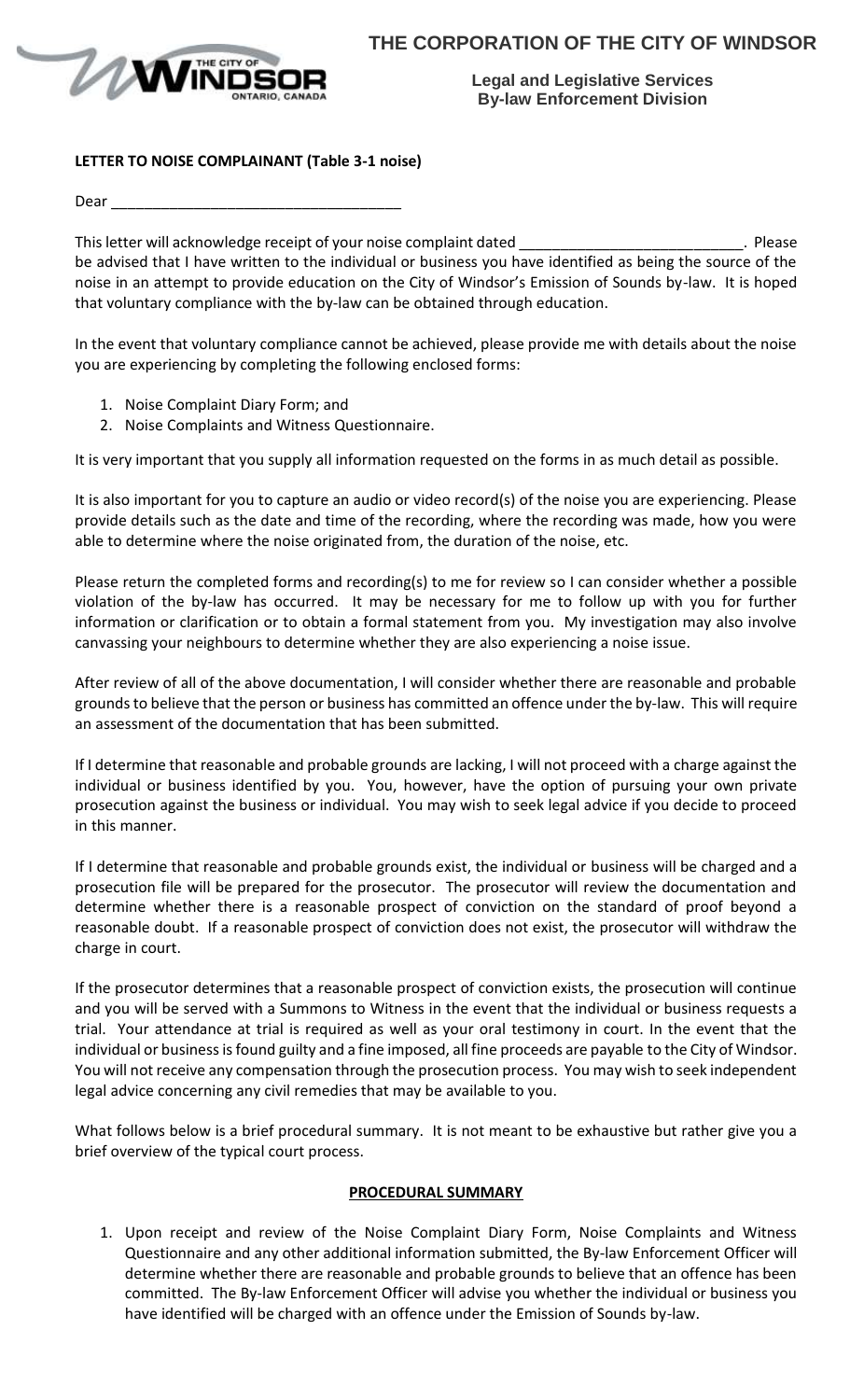If it is determined that the individual or business will be charged, the following steps typically occur:

- 2. The By-law Enforcement Officer will prepare an Information and a Summons setting out certain particulars such as the charged party's name (the Defendant), offence location, offence date, description of the offence, the by-law number and specific section contravened, and the date/time/location of the First Appearance (the first court date).
- 3. The By-law Enforcement Officer will attend before a Justice of the Peace to swear to the contents set out in the Information and Summons.
- 4. The By-law Enforcement Officer will arrange to have the Summons served on the Defendant.
- 5. The Defendant is required to attend court on the First Appearance date or send an agent or legal representative in his/her place.
- 6. Typically there will be several adjournments before the charge is finally dealt with in court. Adjournments are normally granted to allow the Defendant to obtain and review disclosure, to retain legal counsel, for legal counsel to meet with the prosecutor in an attempt to resolve the charge, for legal counsel to obtain instructions from the Defendant, etc.
- 7. If the Defendant decides to plead guilty to the charge, your attendance will not be required in court.
- 8. If the Defendant decides to dispute the charge, a trial date will be scheduled. You will be served with a Summons to Witness that compels your attendance in court on the trial date. You will be required to testify under oath or solemn affirmation about the noise you have experienced. You will also be subject to cross-examination by the Defendant or his/her agent or legal representative.
- 9. The Justice of the Peace who presides over the trial will determine whether the offence has been proven on the standard of proof beyond a reasonable doubt. If the individual or business is found guilty a fine is typically imposed but the Justice of the Peace can waive the fine in appropriate circumstances (i.e. after taking into consideration the Defendant's ability to pay).

Should you have any questions or concerns please contact me directly.

Officers Name (Print):

By-law Enforcement Officer

519-255-6100 ext

| RFS# |  |  |  |
|------|--|--|--|
|      |  |  |  |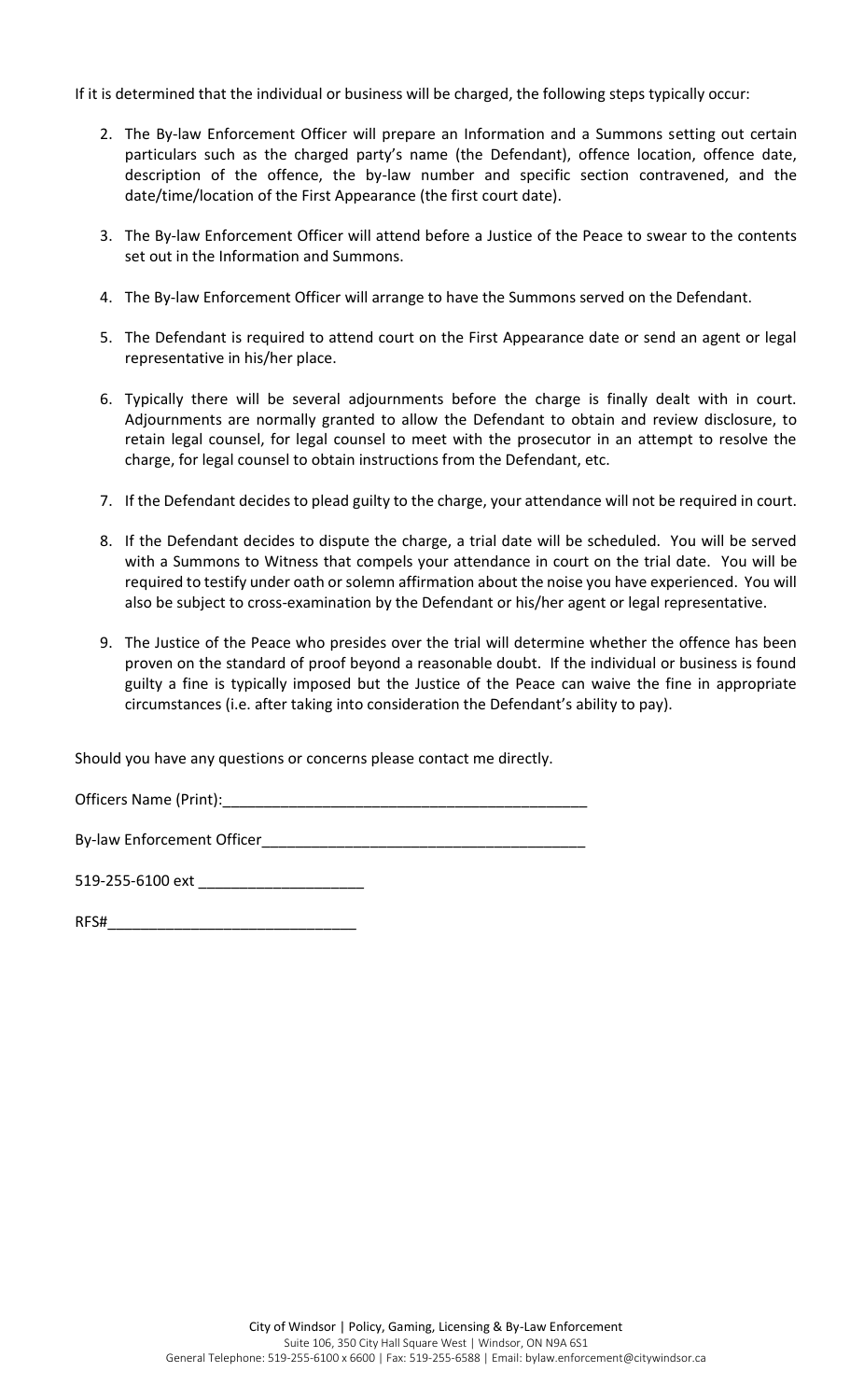

**THE CORPORATION OF THE CITY OF WINDSOR OFFICE OF THE CITY CLERK Policy, Gaming, Licensing & By-Law Enforcement**

## Noise Complaints and Witness Questionnaire

|    | Name:<br><u> 1980 - Johann Barn, mars an t-Amerikaansk politiker (* 1908)</u>                                                                                                                                                |  |  |  |  |  |  |
|----|------------------------------------------------------------------------------------------------------------------------------------------------------------------------------------------------------------------------------|--|--|--|--|--|--|
|    | Address:<br><u> 1989 - Johann Stoff, deutscher Stoff, der Stoff, der Stoff, der Stoff, der Stoff, der Stoff, der Stoff, der S</u>                                                                                            |  |  |  |  |  |  |
|    | Telephone Number:<br><u> 1989 - Johann Stoff, amerikansk politiker (d. 1989)</u>                                                                                                                                             |  |  |  |  |  |  |
|    | <b>Address of Complaint:</b><br>Address of Complaint:<br>The following questions must be answered in order to assist in the Prosecution of a Noise<br>By-Law. Corroborating witnesses must also complete this questionnaire. |  |  |  |  |  |  |
| a) | Number of years occupying this residence:                                                                                                                                                                                    |  |  |  |  |  |  |
| b) | Number of years offending party occupying residence:                                                                                                                                                                         |  |  |  |  |  |  |
| C) | Normal work hours and type of employment:<br><u> 1980 - Johann Barbara, martxa amerikan bashkar (</u>                                                                                                                        |  |  |  |  |  |  |
| d) | Proximity of residence to where noise is emanating from:                                                                                                                                                                     |  |  |  |  |  |  |
| e) | How long has the noise been a concern?<br><u> 1989 - Johann Stoff, deutscher Stoffen und der Stoffen und der Stoffen und der Stoffen und der Stoffen und de</u>                                                              |  |  |  |  |  |  |
| f  | What attempts, if any, have you taken to advise the person making the noise of your concerns and what was<br>result?                                                                                                         |  |  |  |  |  |  |
|    |                                                                                                                                                                                                                              |  |  |  |  |  |  |
| g) | Describe how the noise affects your quality of life and what changes have you made to mitigate the effects?                                                                                                                  |  |  |  |  |  |  |
|    |                                                                                                                                                                                                                              |  |  |  |  |  |  |
| h) | How do you know where the Noise is emanating from?                                                                                                                                                                           |  |  |  |  |  |  |
|    | Should charges be laid for violations of the City of Windsor Noise By-Law the undersigned is prepared to<br>appear in Court as a witness and provide evidence as shown in the Noise Diary.                                   |  |  |  |  |  |  |
|    | Signature:<br>Date:                                                                                                                                                                                                          |  |  |  |  |  |  |